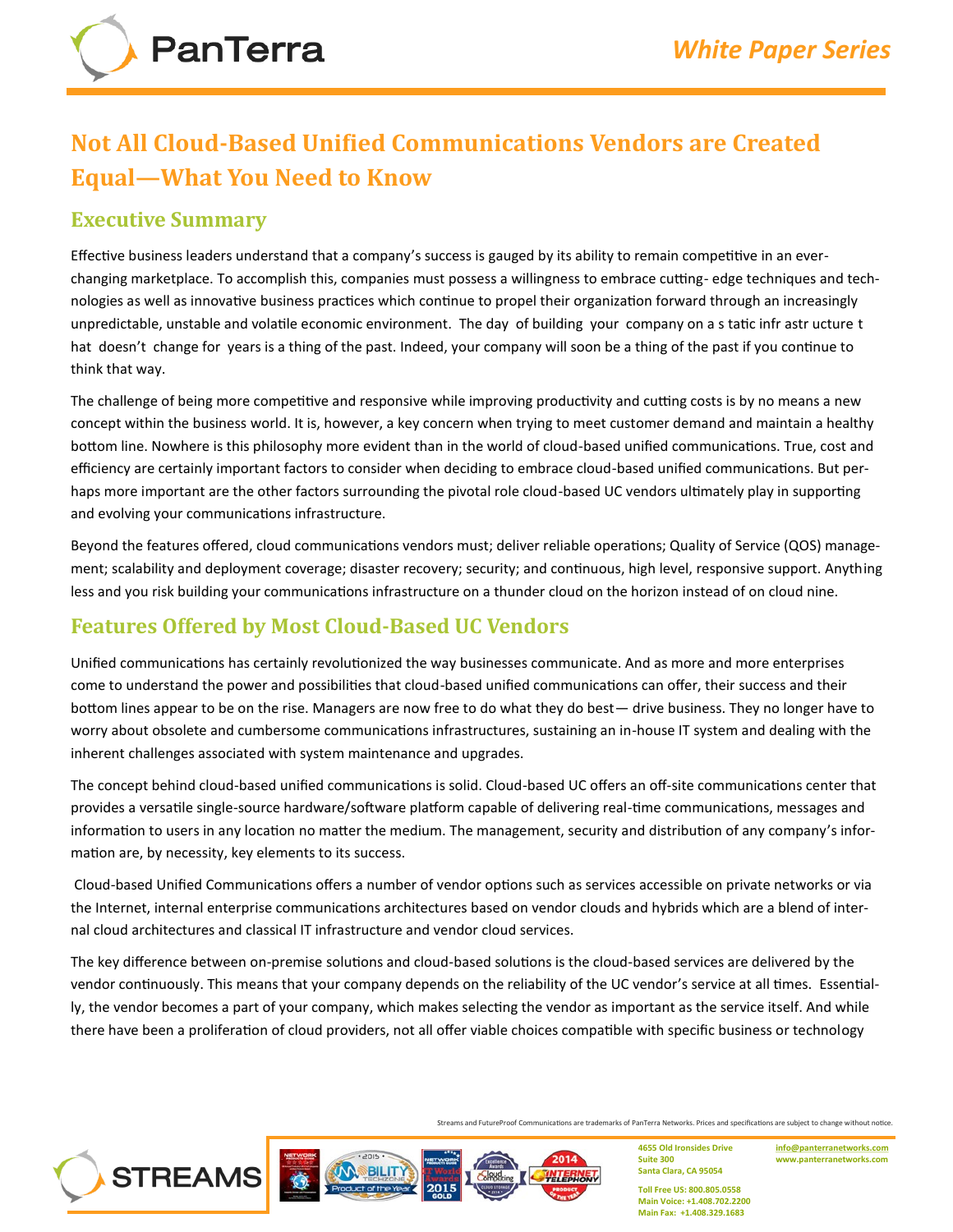requirements. Again, choosing the right cloud-based UC vendor is a crucial and challenging business decision.

#### **Features to Look for in a Cloud-Based Unified Communications**

While most cloud-based UC companies feature the standard offerings, you need to look at what sets those companies apart. Cloud-based UC is more than just the services they offer. Their importance to the structure and day-to-day operations cannot be underestimated. Featuring instant messaging, telephony, video conferencing, data sharing, call control and unified messaging (integrated voicemail, email, SMS and text), unified communications are the ways you and your employees communicate. And not just with each other, but with clients and partners as well. PanTerra offers all these features (and more) in its cloud-based Unified Communications services. Because your business essentially depends on your cloud-based UC vendor, the quality and competence of your vendor are essential. Some areas to examine when choosing a cloud-based UC vendor involve carrierneutral datacenters, redundant and auto-recovery architecture, 24/365 monitoring of datacenter and carriers, N+1 scalability, a proven operations track record and more.

#### **Carrier-Neutral Datacenters**

**PanTerra** 

A single carrier datacenter located in a single carrier's facility has serious limitations. It lacks the ability to deal effectively with that particular network's connectivity should it fail. On the other hand, carrier neutral datacenters can react to and recover from a failure more effectively because of equal access to multiple tier 1 and tier 2 carriers. The inbound and outbound traffic is therefore not reliant on one single Internet Service Provider. There is a growing awareness of the considerable costs involved in tethering data to an in-house facility with the necessity for expensive disk arrays, servers and ancillary equipment. The problem will be further exacerbated as data volumes grow, which according to industry analysts, doubles every two years. Added to that is the imperative to carefully govern data, update and patch software systems, meet legal requirements and corporate governance all of which require data to be readily searchable in a manner that allows critical information to be recovered in a trice. The ability to transfer and alternate between carriers provides users with seamless uninterrupted service. This ability means your business stays up and running even if your cloud-based UC vendor is experiencing technical difficulties. PanTerra offers carrierneutral datacenters to eliminate the potential for carrier failure and price hikes and to provide your business with uninterruptable service so that you never face downtime due to carrier failure.

### **Redundant and Auto Recovery Architecture**

Dramatic advances in technology have revolutionized the way data is created, stored, shared, and used. And businesses thrive or die by industry-specific information. It is therefore imperative that such important content be protected and secured within the system. Consequently, a redundancy and auto recovery architecture protocol needs to be put in place. All information should be auto recoverable and with redundant architecture. This service feature is more than simply backing up files on an external hard drive. It involves a duplicate set of equipment to handle the operations should the first set-up fail. A redundancy set-up is a more secure way to protect your data, but not every cloud-based unified communications vendor offers it. PanTerra boasts both a redundant and auto recovery architecture. Should equipment or network failure or even human error cause a loss of service or saved messages, PanTerra's auto recovery and redundancy architecture set-up ensures your service and communications data are recovered and restored to your network in a seamless, seemingly effortless manner.

# **24/365 Monitoring of Datacenter and Carriers**

**BILIT** 

**STREAMS** 

A reliable cloud-based Unified Communications vendor services should allow for ease of use, be user friendly, and allow clients

Streams and FutureProof Communications are trademarks of PanTerra Networks. Prices and specifications are subject to change without notice.

2014

**4655 Old Ironsides Drive Suite 300 Santa Clara, CA 95054**

**[info@panterranetworks.com](mailto:info@panterranetworks.com) www.panterranetworks.com**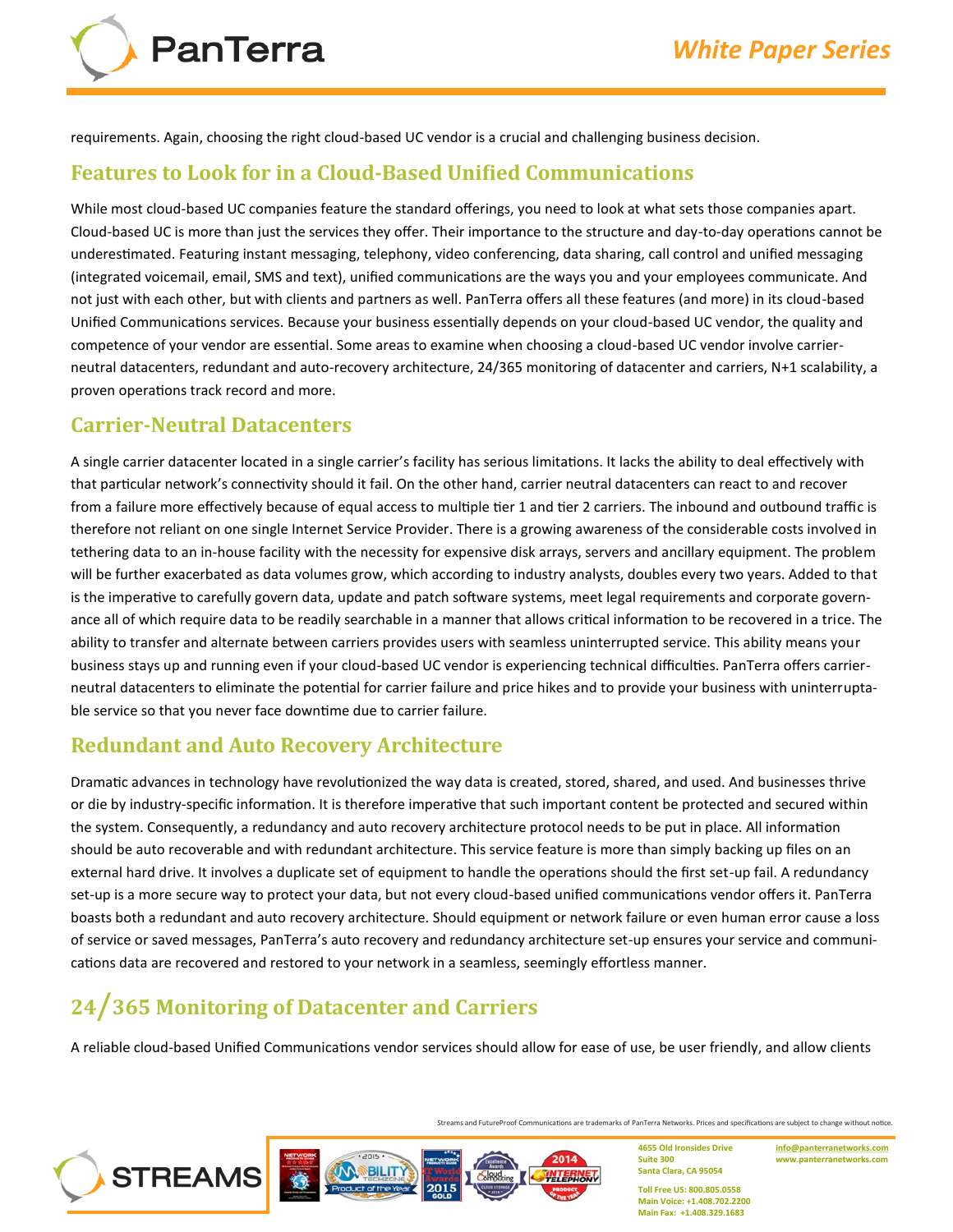**PanTerra** 

to accelerate their workflow thereby providing maximum return on investment. To that end, carrier and datacenter monitoring 24 hours a day, 365 days a year should be priority number one. The idea that cloud-based unified communications is a set-it-and -forget-it technology applies only to the customer, not to the UC provider. A hands-off approach to monitoring datacenters and carriers can result in a web of problems and thousands of unsatisfied clients.

All of the features available - redundancy, carrier-neutral datacenters, etc. - aren't effective if the datacenter and carriers aren't monitored. A UC vendor should provide monitoring around the clock to stay ahead of potential disasters and to ensure clients that their networks are in competent hands.

PanTerra monitors its datacenter and carriers 24 hours a day, 365 days a year. Such a dedicated commitment to customer service ensures that your business communications are always up and running. PanTerra monitors not just for current problems, but potential problems and otherwise unnoticed incidents that may compromise the quality of service for which PanTerra is known.

# **N+1 Scalability On All Services**

Business goals usually include growth, so you need a system that will grow with your business. Since cloud-based unified communications require no on-site hardware and no on-site software installation, the potential for scalability increases proportionally to the decrease in obsolescence of equipment. Because there are no physical machines or equipment to install in your offices, there will never be a forced upgrade requiring more money just so your technology can keep up with your growing business. But some vendors lack the ability to expand as your business expands, and signing with a cloud-based Unified Communication vendor that doesn't offer scalability ends up hampering your business. N+1 capacity allows an unlimited number of connections, with seamless additions and automatic configuration of additional hardware. N+1 systems enable load balancing and provides protection against hardware or software failure in addition to the benefits of adding on following growth and expansion. Some cloud-based unified communications vendors offer N+1 scalability on select services, but to really be Future Proof, look for a vendor that offers N+1 scalability on all services the vendor offers. The potential for growth is supported in all facets of cloudbased unified communication services with a vendor offering N+1 scalability on all services. PanTerra offers N+1 scalability on all its services, which gives you the freedom to expand as far and as fast as your industry's market will allow. The possibilities are infinite with PanTerra's N+1 scalability.

# **Proven Operating Track Record**

With the emergence of cloud-based unified communications, many companies have entered into the market. Information is power, so the more you know about a potential vendor, the better the decision you'll make for your business. However, not all companies have a proven track record of dependable service and continuous monitoring of the datacenters and carriers. Worst case scenario is you sign with a fly-by-night UC vendor only to experience problems accessing your information or even losing your service, both of which can cost your business time (to reestablish the network) and money (lost business due to lack of availability). PanTerra boasts a proven track record with a consistent 99.999% uptime since 2008. This solid track record is in part thanks to the other features that PanTerra offers above and beyond other cloud-based unified communications vendors.

# **Service Level Agreements (SLA)**

Service Level Agreements are crucial to spelling out exactly the services you're paying for when contracting with a cloud-based Unified Communications vendor. You need to know what type of service you're paying for, what constitutes that service and what rights you have if the vendor doesn't deliver. SLAs benefit the customer, so searching for a cloud-based unified communi-

Streams and FutureProof Communications are trademarks of PanTerra Networks. Prices and specifications are subject to change without notice.

2014



**4655 Old Ironsides Drive Suite 300 Santa Clara, CA 95054**

**[info@panterranetworks.com](mailto:info@panterranetworks.com) www.panterranetworks.com**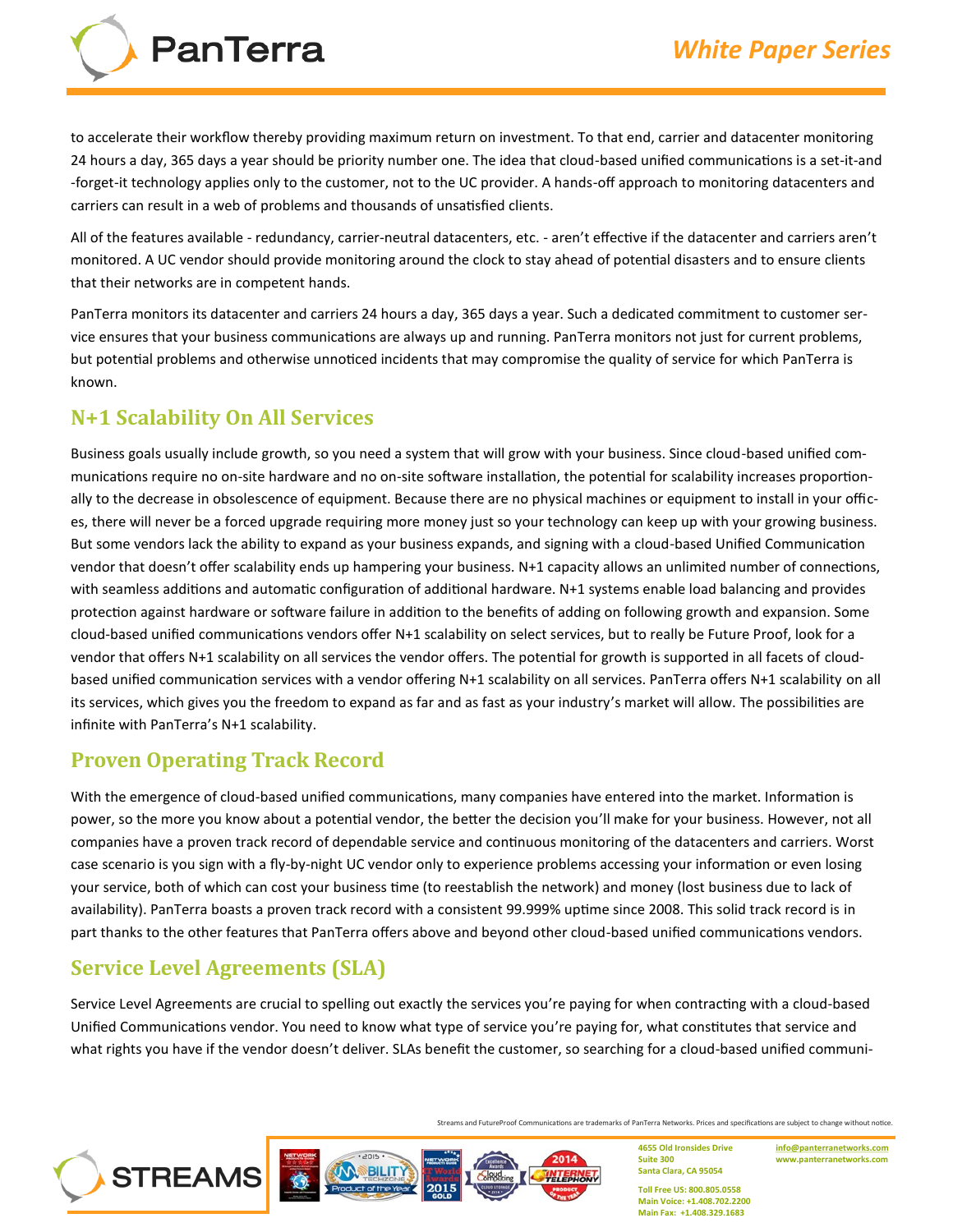cations vendor that openly designates protections for you in the SLA is a smart decision. For example, PanTerra guarantees voice and non-voice data services have a 99.99% uptime and this pledge is stated in PanTerra's service level agreements with customers.

## **Telecommunications Experience**

**PanTerra** 

Many cloud-based unified communications vendors only understand the cloud computing side of the equation. You want a company with telecommunications experience plus cloud computing experience to give your business the well-rounded benefits found in a company that fully understands the needs of your business. A company versed in telecommunications will understand and anticipate your needs and be able to provide the appropriate solution. Companies that only know the cloud computing side tend to be hit or miss with solutions, taking more time and expense to fix. PanTerra has years of telecommunications experience to deduce your needs and fix your problems the first time. This kind of experience cannot be underestimated in real life situations.

# **Quality of Service**

While most cloud-based unified communications vendors offer support for their services, there is a fine line between the minimum amount of service necessary to function and the high level, quality of service you need to feel confident that you've placed your business's communications needs in the right hands. Quality of service (QOS) is a guarantee by the UC vendor to address any and all concerns, problems and glitches in a timely and satisfactory manner. You shouldn't feel like you're bothering your UC vendor when you call with a question or concern. A vendor that offers a high level of QOS, like PanTerra, provides continuous monitoring of the carriers and datacenters and redundant and auto recovery architecture to ensure clients receive the highest level of quality customer assistance to back top tier level services.

# **100% Cloud Storage**

All things change over time and communications and IT are no exceptions. With a vendor that boasts 100% cloud storage, you can avoid the increase in costs and time associated with upgrading your on-site equipment. Not only will it not cost you more to upgrade, you'll automatically enjoy the newest technology thanks to easily upgradeable cloud-based systems. Cloud-based storage through companies like PanTerra provides all the benefits of a unified communications set-up without the tedious upgrades and obsoleting equipment that stems from desktop storage.

Carefully choosing your cloud-based unified communications vendor is as essential to your business as choosing your employees. Because all of your communication will be conducted through the vendor, your chosen vendor is essentially a part of your company: a major part of your company, when you consider the importance of communications to your business. When shopping around for the right UC provider, you must keep in mind the lifeblood of your company—its communications— will be continuously delivered every day by this company. Do you feel confident that the vendor will come through? Will they answer your questions thoroughly and efficiently? Does the vendor understand your business needs and have viable solutions? When asking yourself these questions and researching cloud-based unified communications vendors, consider PanTerra.

### **PanTerra Advantage**

Ultimately, it is customer satisfaction that matters. PanTerra Networks offers solutions to help you achieve that satisfaction. PanTerra provides a plethora of global multi-media communications which empowers your business to be more responsive and more competitive, especially in the realms of sales, productivity and customer satisfaction. 100% cloud-based solutions offer

Streams and FutureProof Communications are trademarks of PanTerra Networks. Prices and specifications are subject to change without notice.

2014



**4655 Old Ironsides Drive Suite 300 Santa Clara, CA 95054**

**[info@panterranetworks.com](mailto:info@panterranetworks.com) www.panterranetworks.com**